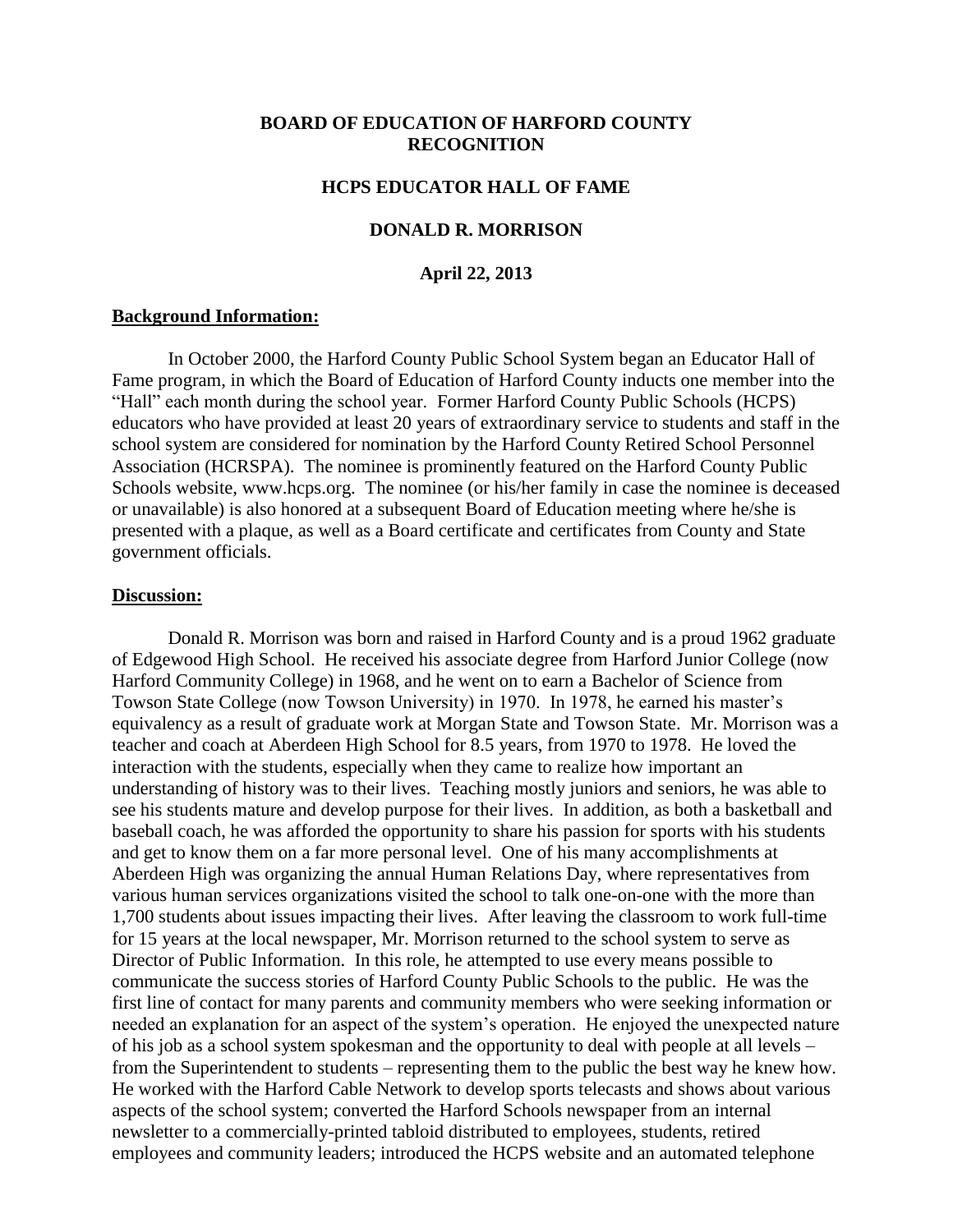notification system; and created the HCPS Educator Hall of Fame and the Teacher of the Year recognition program, among other notable undertakings. Mr. Morrison received a Governor's Citation for Outstanding Service, as well as awards from various organizations, before retiring in 2008 to spend time with his family and allow for fresh leadership in his position.

# **Superintendent's Recommendation:**

The Superintendent recommends the Board of Education of Harford County induct Mr. Donald R. Morrison into the HCPS Educator Hall of Fame as its 176<sup>th</sup> member in recognition of his 23 years of extraordinary service to the students, staff and community of the Harford County Public Schools as a teacher and administrator.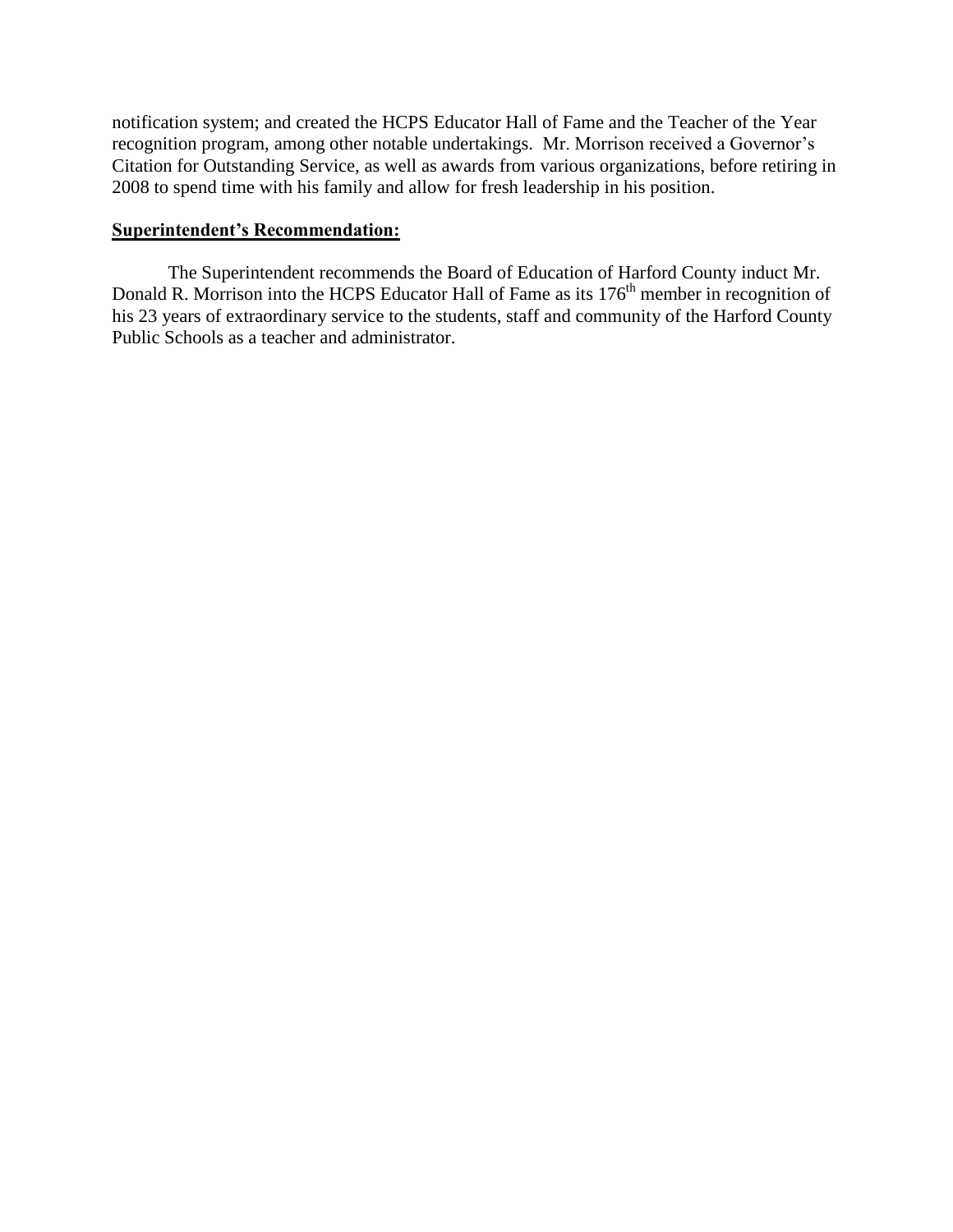# **BOARD OF EDUCATION OF HARFORD COUNTY RECOGNITION**

### **HCPS EDUCATOR HALL OF FAME**

# **REBECCA J. GAULT BEL AIR MIDDLE SCHOOL**

#### **April 22, 2013**

#### **Background Information:**

The National Teachers Hall of Fame (NTHF), located in Emporia, Kansas, was founded in 1989 by Emporia State University (ESU), the ESU Alumni Association, the City of Emporia, USD 253 and the Emporia Area Chamber of Commerce as a tribute to our nation's most important profession—teaching. The Hall of Fame is committed to drawing the public's attention to exceptional PreK-12 teachers through a museum, teacher resource center and recognition program, which honors five of the nation's most outstanding PreK-12 educators each year. The NTHF is the only facility of its kind dedicated to recognizing career teachers, to preserving and promoting education and to serving our country by inspiring others to enter the teaching profession. A National Selection Committee representing educational organizations, NTHF membership and corporate America consider nominations from a pool of certified public or non-public teachers, active or retired, who have at least 20 years of full-time experience teaching in grades PreK-12. Induction activities occur annually in Emporia, Kansas.

#### **Discussion:**

Harford County Public Schools teacher Mrs. Rebecca Gault was surprised at a special assembly held at her school on April 9, when she learned that she was selected as one of the top five teachers in America and will be celebrated during a three-day induction into The National Teachers Hall of Fame June 12-14, in Emporia, Kansas. A 22-year veteran of teaching, Mrs. Gault teaches sixth grade Language Arts at Bel Air Middle School. She is the third teacher and first female from Maryland to be inducted into The National Teachers Hall of Fame. This June, Mrs. Gault will join teachers from Missouri, Texas and Oklahoma for a series of recognition events in Emporia, Kansas, which include working with high school attendees at a Future Teacher Academy on the Emporia State University campus, a live streamed roundtable discussion, community events and a banquet and induction ceremony. The five inductees will also be honored at a reception hosted by the National Education Association on May 3 at their Washington DC headquarters—just in time to kick off National Teacher Appreciation Week, May 6-10. Mrs. Gault's full biography, as well as the biographies of the other class of 2013 teachers, will be available at [www.nthf.org](http://www.nthf.org/) beginning April 20.

#### **Superintendent's Recommendation:**

The Superintendent recommends the Board of Education of Harford County congratulate Mrs. Rebecca J. Gault on being selected for induction into The National Teachers Hall of Fame in recognition of her 22 years of extraordinary service to her students, staff and community as a public schools teacher and wish her continued success in her career with Harford County Public Schools.